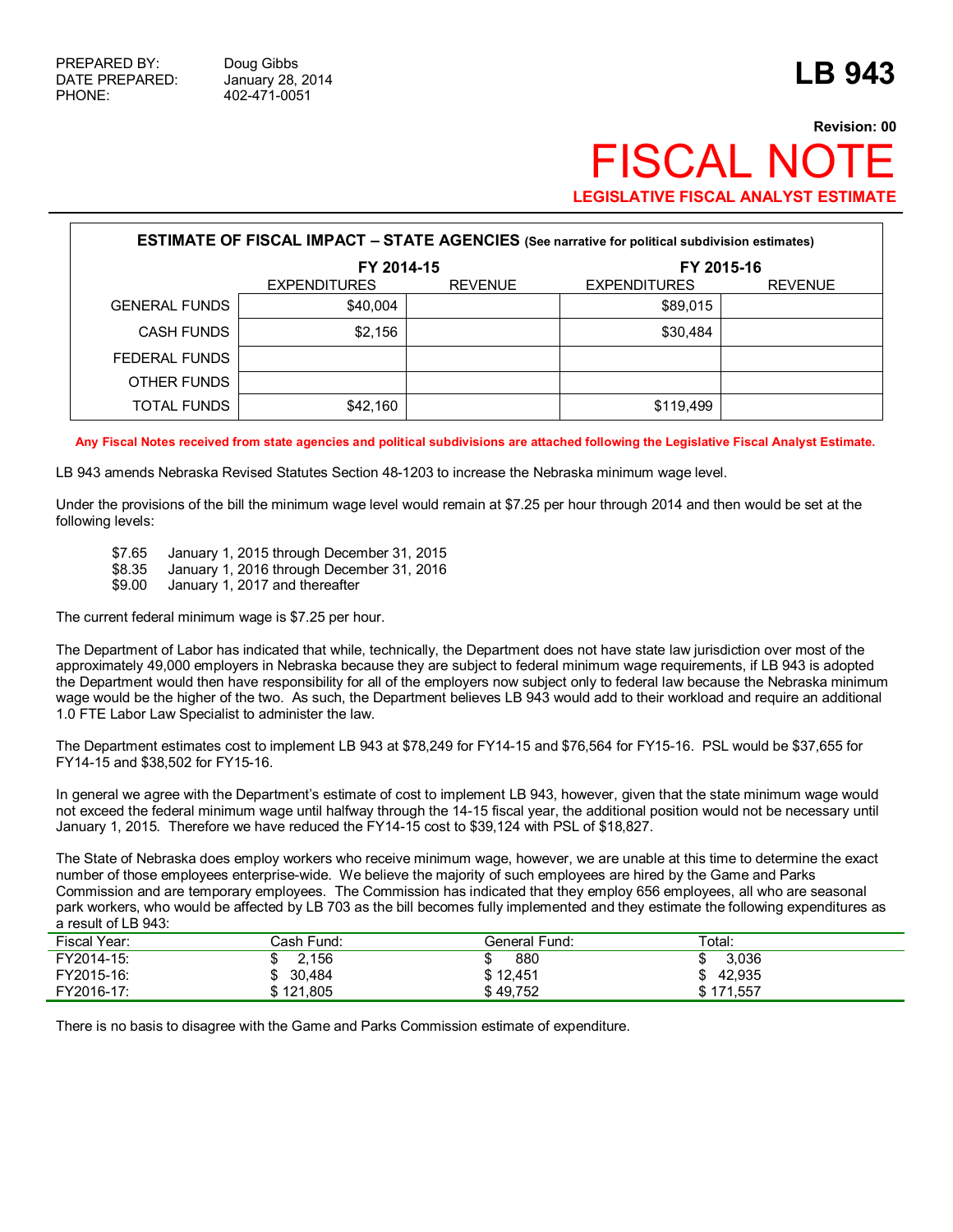| ADMINISTRATIVE SERVICES-STATE BUDGET DIVISION: REVIEW OF AGENCY & POLT. SUB. RESPONSES                          |                                                                        |  |  |                        |                 |  |
|-----------------------------------------------------------------------------------------------------------------|------------------------------------------------------------------------|--|--|------------------------|-----------------|--|
|                                                                                                                 | AM:<br>AGENCY/POLT. SUB: Nebraska Game and Parks Commission<br>LB: 943 |  |  |                        |                 |  |
| REVIEWED BY: Gary Bush                                                                                          |                                                                        |  |  | DATE: January 30, 2014 | PHONE: 471-4161 |  |
| COMMENTS: No basis to disagree with the Commission's estimate of impact. The estimate appears to be reasonable. |                                                                        |  |  |                        |                 |  |

| ADMINISTRATIVE SERVICES-STATE BUDGET DIVISION: REVIEW OF AGENCY & POLT. SUB. RESPONSES |  |  |                        |                 |  |  |
|----------------------------------------------------------------------------------------|--|--|------------------------|-----------------|--|--|
| AM:<br>AGENCY/POLT. SUB: Dept. of Labor<br>LB:943                                      |  |  |                        |                 |  |  |
| REVIEWED BY: Gary Bush                                                                 |  |  | DATE: January 27, 2014 | PHONE: 471-4161 |  |  |
| COMMENTS: No basis to disagree with the agency's estimate of impact.                   |  |  |                        |                 |  |  |

| ADMINISTRATIVE SERVICES-STATE BUDGET DIVISION: REVIEW OF AGENCY & POLT. SUB. RESPONSES |     |                                    |                        |                 |  |  |
|----------------------------------------------------------------------------------------|-----|------------------------------------|------------------------|-----------------|--|--|
| LB: 943                                                                                | AM: | AGENCY/POLT. SUB: Dept. of Revenue |                        |                 |  |  |
| REVIEWED BY: Gary Bush                                                                 |     |                                    | DATE: January 30, 2014 | PHONE: 471-4161 |  |  |
| COMMENTS: No basis to disagree with the agency's estimate of impact.                   |     |                                    |                        |                 |  |  |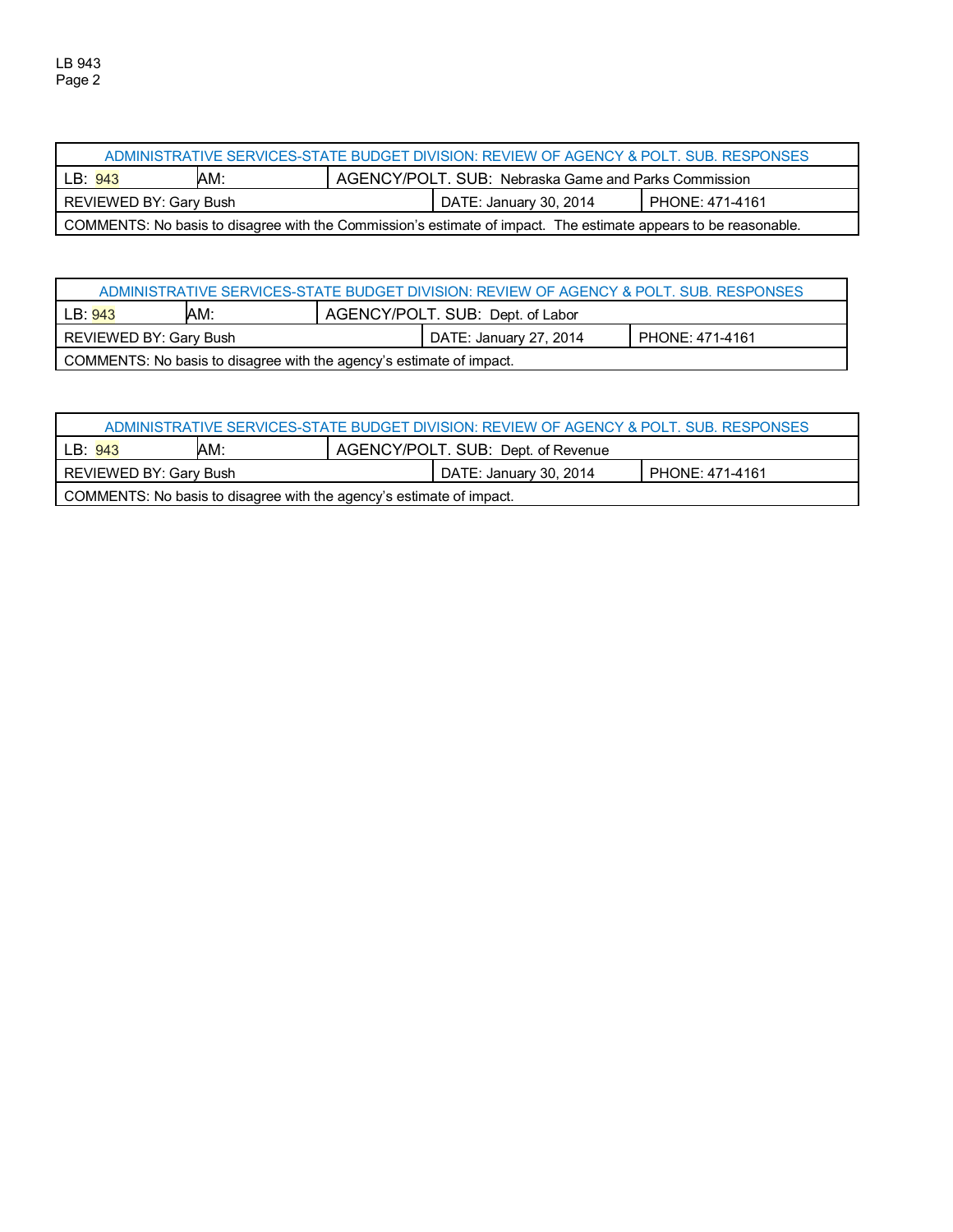**Please complete ALL (5) blanks in the first three lines. 2014**

| LB <sup>(1)</sup><br>943                        |                     |                              |                                                                   | <b>FISCAL NOTE</b>        |
|-------------------------------------------------|---------------------|------------------------------|-------------------------------------------------------------------|---------------------------|
| State Agency OR Political Subdivision Name: (2) |                     |                              | Nebraska Game and Parks Commission                                |                           |
| Prepared by: (3)                                | Patrick H. Cole     | Date Prepared: (4) 1/29/2014 |                                                                   | Phone: $(5)$ 402-471-5523 |
|                                                 |                     |                              | <b>ESTIMATE PROVIDED BY STATE AGENCY OR POLITICAL SUBDIVISION</b> |                           |
|                                                 |                     | FY 2014-15                   | FY 2015-16                                                        |                           |
|                                                 | <b>EXPENDITURES</b> | <b>REVENUE</b>               | <b>EXPENDITURES</b>                                               | <b>REVENUE</b>            |
| <b>GENERAL FUNDS</b>                            | 880                 |                              | 12,451                                                            |                           |
| <b>CASH FUNDS</b>                               | 2,156               |                              | 30,484                                                            |                           |
| <b>FEDERAL FUNDS</b>                            |                     |                              |                                                                   |                           |
| <b>OTHER FUNDS</b>                              |                     |                              |                                                                   |                           |
| <b>TOTAL FUNDS</b>                              | 3,036               |                              | 42,935                                                            |                           |

#### **Explanation of Estimate:**

The proposed legislation would systematically increase the minimum wage from \$7.25 to \$9.00 an hour over a 3 year period. The current minimum wage of \$7.25/hour would remain in place through December 31, 2014. The wage would increase each year starting January 1 beginning in 2015 to \$7.65/hr, \$8.35/hr in 2016 and \$9.00/hr in 2017.

The Game and Parks Commission had 656 employees making less than \$9.00/hr in 2013. All of these employees were seasonal temporaries, 513 Park Worker I's, 142 Park Worker II's, and 1 Park Worker III, and their wage rates ranged from \$7.25/hr to \$8.972/hr. The effect of the proposed increases will be realized overtime and at various degrees dependent upon the individual positions current wage rate and due to the increases over time in the middle of a fiscal year. The largest impact will be realized in FY16-17 and beyond.

To determine an estimated impact of the proposed wage increase the hours recorded for each payrate during calendar year 2013, separated by 6/month FY components (i.e. Jan-June and July-Dec), including straight pay and 1.5x overtime rate, was determined. An increase to each existing rate of 2.5%, as approved by the Legislature to be effective July 1, 2014, was applied as a base of comparison. Using the same hours and the proposed new minimum wage rate, an estimate of each equivalent 6/month period was calculated to determine FY impact.

 $\mathcal{L}_\mathcal{L} = \{ \mathcal{L}_\mathcal{L} = \{ \mathcal{L}_\mathcal{L} = \{ \mathcal{L}_\mathcal{L} = \{ \mathcal{L}_\mathcal{L} = \{ \mathcal{L}_\mathcal{L} = \{ \mathcal{L}_\mathcal{L} = \{ \mathcal{L}_\mathcal{L} = \{ \mathcal{L}_\mathcal{L} = \{ \mathcal{L}_\mathcal{L} = \{ \mathcal{L}_\mathcal{L} = \{ \mathcal{L}_\mathcal{L} = \{ \mathcal{L}_\mathcal{L} = \{ \mathcal{L}_\mathcal{L} = \{ \mathcal{L}_\mathcal{$ 

Continued…..

|                           |           |                            | <b>BREAKDOWN BY MAJOR OBJECTS OF EXPENDITURE</b> |                                    |
|---------------------------|-----------|----------------------------|--------------------------------------------------|------------------------------------|
| <b>Personal Services:</b> |           |                            |                                                  |                                    |
| <b>POSITION TITLE</b>     |           | <b>NUMBER OF POSITIONS</b> | $2014 - 15$<br><b>EXPENDITURES</b>               | $2015 - 16$<br><b>EXPENDITURES</b> |
|                           | $14 - 15$ | $15 - 16$                  |                                                  |                                    |
| See narrative             |           |                            | 2,820                                            | 39,884                             |
|                           |           |                            |                                                  |                                    |
|                           |           |                            | 216                                              | 3,051                              |
|                           |           |                            |                                                  |                                    |
|                           |           |                            |                                                  |                                    |
|                           |           |                            |                                                  |                                    |
|                           |           |                            |                                                  |                                    |
|                           |           |                            |                                                  |                                    |
|                           |           |                            | 3,036                                            | 42,935                             |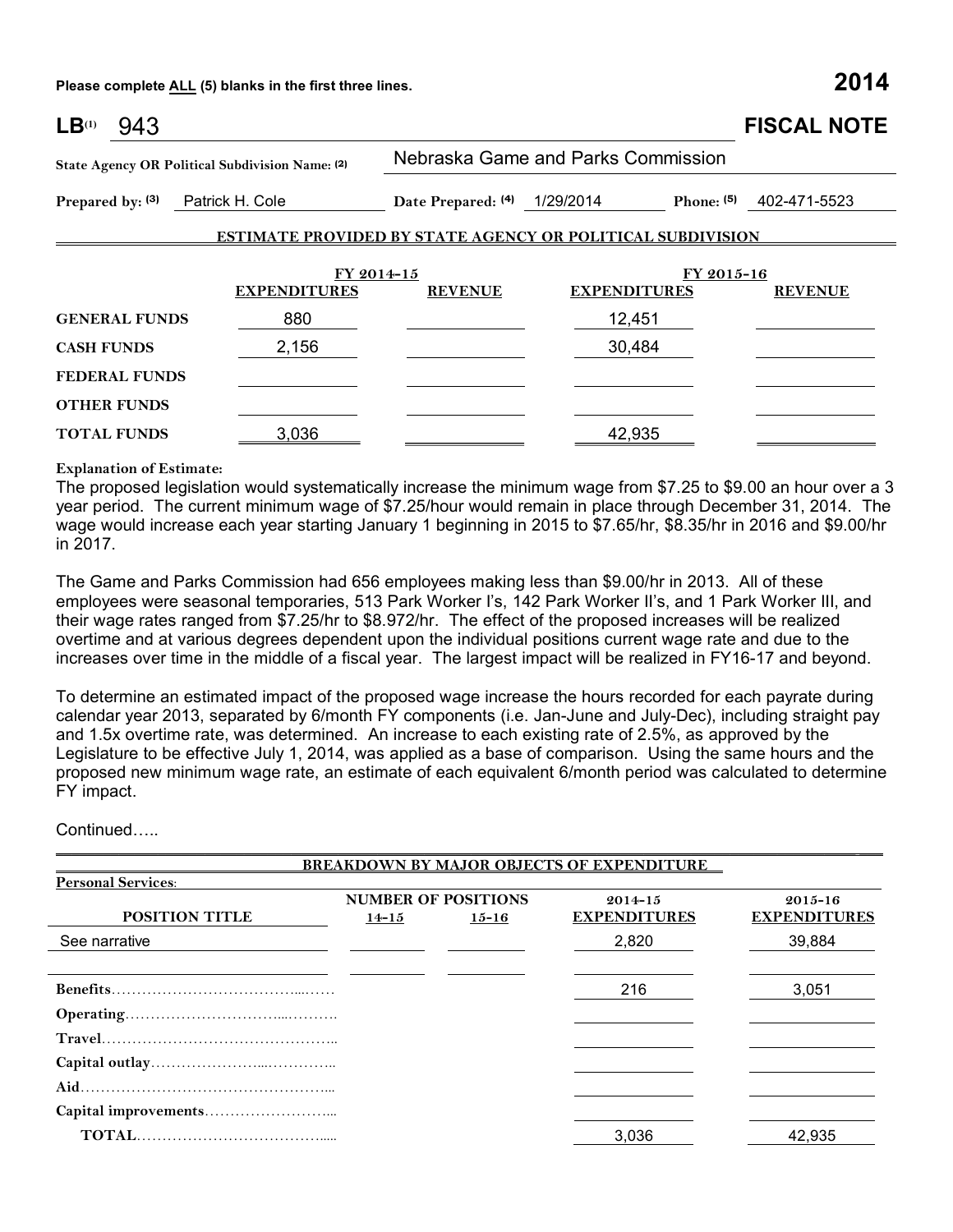### LB 943 Page 2

Based on the data available, it is estimated that FY14-15 expenditures for wages would be increased by \$2,820.18 plus an additional \$215.74 for OASDI. FY15-16 expenditures for wages are estimated to increase by \$39,884.26 plus an additional \$3,051.15 for OASDI. FY 16-17 expenditures for wages are estimated to increase by \$159,365.55 plus an additional \$12,191.47 for OASDI. It should be noted that the FY's 15-16 and 16-17 projections do not take into consideration any legislatively approved pay raises beyond this proposed bill.

As identified earlier the positions affected by this proposed legislation are all seasonal park workers. As such, the funding mix identified reflects that of the current funding for Parks Program 549 (approximately 29% General Fund and 71% Cash) as follows:

| FY.          | $14 - 15$ | $15 - 16$ | $16 - 17$ |
|--------------|-----------|-----------|-----------|
| PSL/wage     | \$2,820   | \$39,884  | \$159,366 |
| <b>OASDI</b> | \$216     | \$3,051   | \$12,191  |
| <b>TOTAL</b> | \$3,036   | \$42,935  | \$171,557 |
| General      | \$ 880    | \$12,451  | \$49,752  |
| Cash         | \$2,156   | \$30,484  | \$121,805 |

It should be noted that these estimates do not take into consideration any indirect effects of compression that would be felt by individuals just outside the effective pay range (i.e. those current making \$9 or more).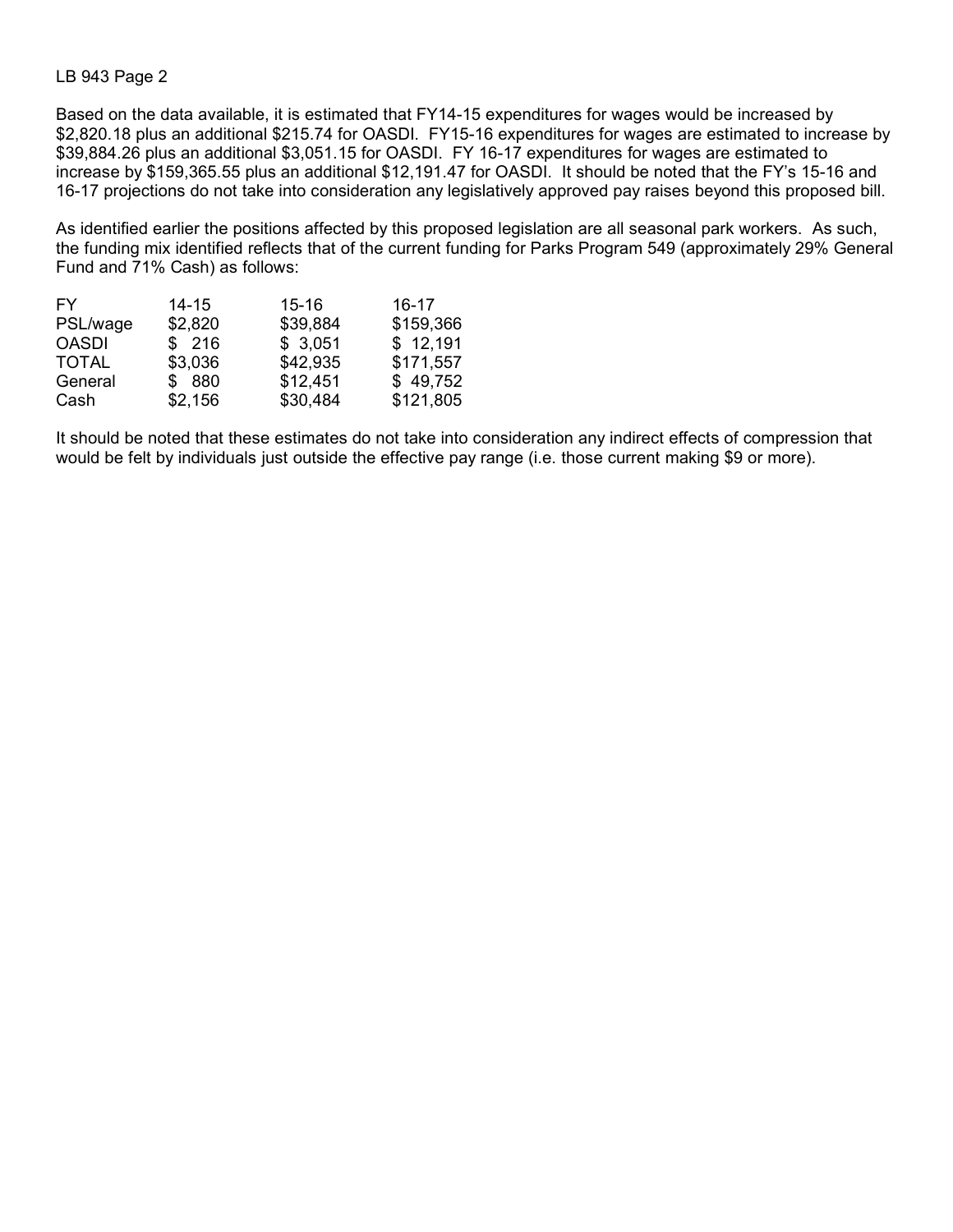**Please complete ALL (5) blanks in the first three lines. 2014**

| LB <sup>(1)</sup> | 943                  |                                                                   |                               |                     |            | <b>FISCAL</b><br><b>NOTE</b> |
|-------------------|----------------------|-------------------------------------------------------------------|-------------------------------|---------------------|------------|------------------------------|
|                   |                      | State Agency OR Political Subdivision Name: (2)                   | Nebraska Department of Labor  |                     |            |                              |
| Prepared by: (3)  |                      | Debbie Kay Ward                                                   | Date Prepared: (4) 01/23/2014 |                     |            | Phone: (5) 402-471-2492      |
|                   |                      | <b>ESTIMATE PROVIDED BY STATE AGENCY OR POLITICAL SUBDIVISION</b> |                               |                     |            |                              |
|                   |                      | FY 2014-15                                                        |                               |                     | FY 2015-16 |                              |
|                   |                      | <b>EXPENDITURES</b>                                               | <b>REVENUE</b>                | <b>EXPENDITURES</b> |            | <b>REVENUE</b>               |
|                   | <b>GENERAL FUNDS</b> | \$78,249                                                          |                               | \$76,564            |            |                              |
| <b>CASH FUNDS</b> |                      |                                                                   |                               |                     |            |                              |
|                   | <b>FEDERAL FUNDS</b> |                                                                   |                               |                     |            |                              |
|                   | <b>OTHER FUNDS</b>   |                                                                   |                               |                     |            |                              |
|                   | <b>TOTAL FUNDS</b>   | \$78,249                                                          |                               | \$76,564            |            |                              |

**Explanation of Estimate:** LB 943 requires that all employers would be subject to the higher state minimum wage and NDOL would enforce the minimum wage for all employers. There are roughly 49,000 employers in Nebraska. Technically, NDOL does not have state law jurisdiction over most of them as they are subject to federal minimum wage requirements. With the passage of LB 947, NDOL would have the responsibility for all of the employers now subject only to federal law because the state minimum wage law would be the higher of the two. This will add to NDOL's workload and require the addition of one Labor Law Specialist.

|                           |           |                                         | <b>BREAKDOWN BY MAJOR OBJECTS OF EXPENDITURE</b> |                                    |
|---------------------------|-----------|-----------------------------------------|--------------------------------------------------|------------------------------------|
| <b>Personal Services:</b> |           |                                         |                                                  |                                    |
| <b>POSITION TITLE</b>     | $14 - 15$ | <b>NUMBER OF POSITIONS</b><br>$15 - 16$ | $2014 - 15$<br><b>EXPENDITURES</b>               | $2015 - 16$<br><b>EXPENDITURES</b> |
| Labor Law Specialist      | 1.0       | 1.0                                     | \$37,655                                         | \$38,502                           |
|                           |           |                                         | 37,655                                           | 38,502                             |
|                           |           |                                         | 22,532                                           | 22,661                             |
|                           |           |                                         | 15,062                                           | 15,401                             |
|                           |           |                                         |                                                  |                                    |
|                           |           |                                         | 3,000                                            |                                    |
|                           |           |                                         |                                                  |                                    |
|                           |           |                                         |                                                  |                                    |
|                           |           |                                         | \$78,249                                         | \$76,564                           |